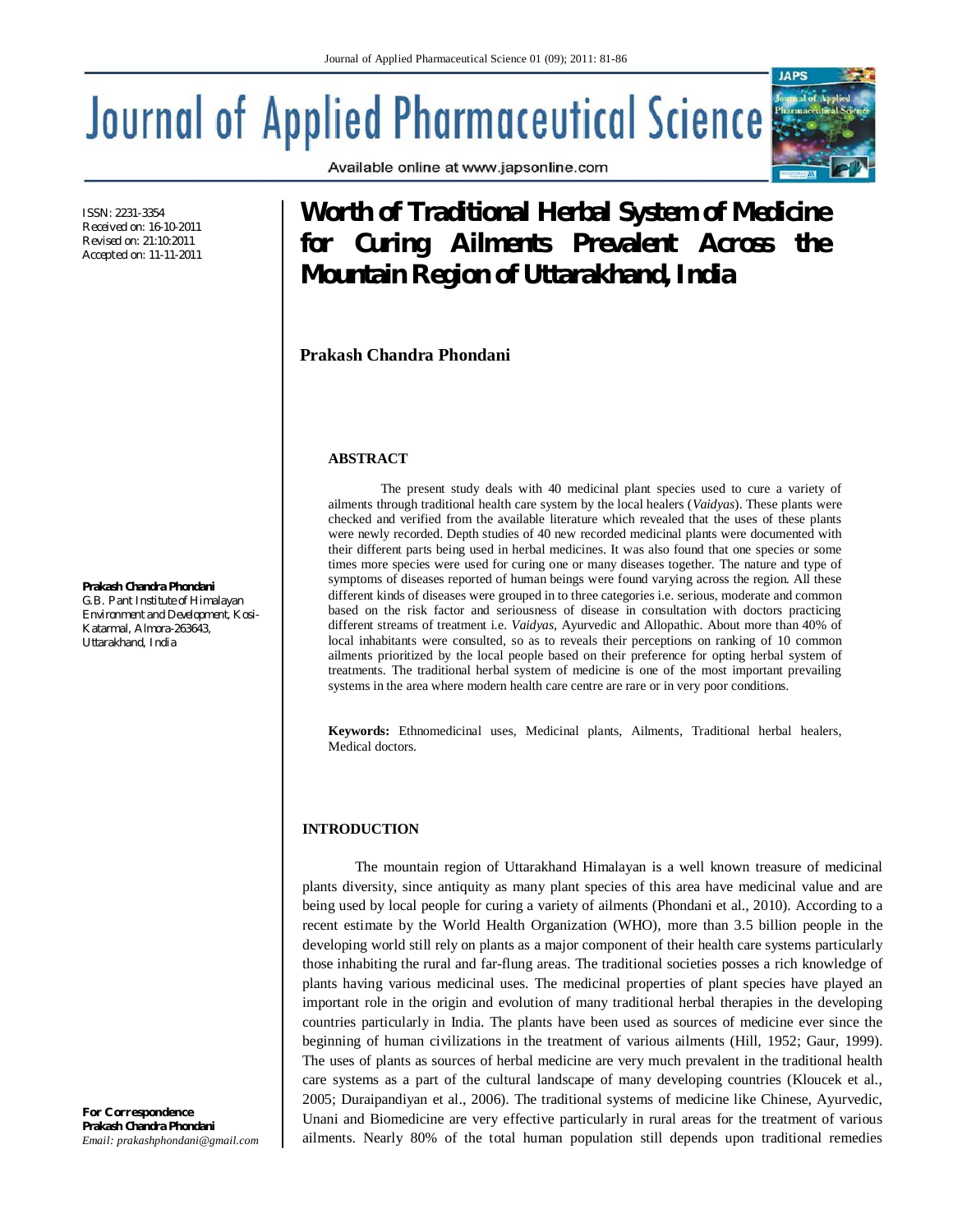together with folklore system based mainly on phytotherapy (Azaizeh et al., 2003). Herbal medicines even today play an important role in rural areas with various locally produced drugs still being used as home remedies for various diseases (Qureshi et al., 2005). This traditional knowledge of health care systems has started disappearing with the passage of time due to scarcity of written documents and relatively low income or no income to the traditional herbal practitioners (*Vaidyas*). In the recent past, however, the medicinal plants have regained a fair degree of recognition due to a growing faith in herbal medicines in view of their few or no side effects as compared to allopathic system of medicine which is readily available promising quick relief to the patient (Hussain et al., 1996). The traditional communities of mountain region of Uttarakhand are still dependent upon wild plants for their primary health care system and treatment a variety of diseases. These useful plants collected from various habitats such as forests, grasslands, cultivated fields for using them as raw components in drugs. These communities have acquired fairly good knowledge of both the useful and harmful properties of plant resources due to their constant and close association with forest and agro-ecosystems. However, at present, this vast knowledge based information available on these precious plants is getting eroded due to changing socio-economic and cultural values and illegal collections from the wild. The loss of traditional knowledge within cultures, in view of the rapid changes undergoing is just as irreversible as the loss of species (Joshi et al., 2005). Hence, sincere efforts are to be made to document the various uses of plants before some of them disappear from the areas, or before these inhabitants shift over to modern system of remedies. Therefore, an attempt has been made to: (i) to document those medicinal plants whose use are not available in Ayurveda literature, but largely used in traditional health care system (ii) identify, categorization and ranking the prominent ailments based on preference of local people through traditional health care system practiced by traditional *Vaidyas.*

### **STUDY AREA AND SOCIO-ECONOMIC PROFILE OF THE PEOPLE**

Uttarakhand state is known as the origin of sacred rivers like the Ganga, Bhagirathi and Alaknanda. The river Alaknanda has its source in the Satopanth and Bhagirath kharak glaciers, which rise from the eastern slope of Chaukhamba peak (7138m.) of Rudraprayag district of Uttarakhand state in India. In its course of 141.5 km it drains approximately 11000  $km<sup>2</sup>$  area. The catchment of Alaknanda river extends between  $29^{\circ}$  58' 34" to 31 $^{\circ}$  04' 20" N and  $78^{\circ}$  34' 31" to  $80^{\circ}$  17' 54" E. It narrows down towards west and tapers off at Devprayag making confluence with the river Bhagirathi and forms the holy Ganga. It covers a wide range of climatic conditions under altitudinal variation of 642-7817 amsl. The Alaknanda catchment stretches in four districts of Garhwal region of Uttarakhand viz., Chamoli, Rudraprayag, Pauri and Tehri. The present study was carried out in total one hundred seven (107) villages of eight (8) valleys (Niti, Urgam, Berahi, Nandakini, Pindar, Mandakini, Bhilangana/Gangi and Binsar) are located in

high altitude areas of Uttarakhnad inhabited by tribal and nontribal communities (Fig. 1). They mainly occupy the forested regions and have a total population of 17,295 with 3149 households and have average family size of 5-6 persons. The rural settlements are located in the altitudinal limit of 1400 to 3500 masl. These communities have their own culture, tradition and religious beliefs. The major occupations of these communities have been sheep and goat rearing and agriculture.



**Fig. 1** The location of the study area in Uttarakhand, India.

#### **METHODOLOGY**

A pilot survey was carried out together information of the medicinal plants used to cure a variety of ailments through traditional health care system. Different types of questionnaires were developed to obtain information on the indigenous uses of medicinal plants, collection, mode of uses and composition of medicinal plants used by the local communities. Data was collected from the selected villages related to ethnomedicinal practices and quantities of plant products consumed. The study employed included the survey method involving collection of data through questionnaire interviews of local people, traditional herbal healers, medical doctors, scientists, school teachers and social workers. Over 40% local people in all eight valleys, ranging in different age groups were interviewed independently, using structured questionnaires, open-ended interviews and guided-dialogue techniques. In this study I visited localities of the local rural people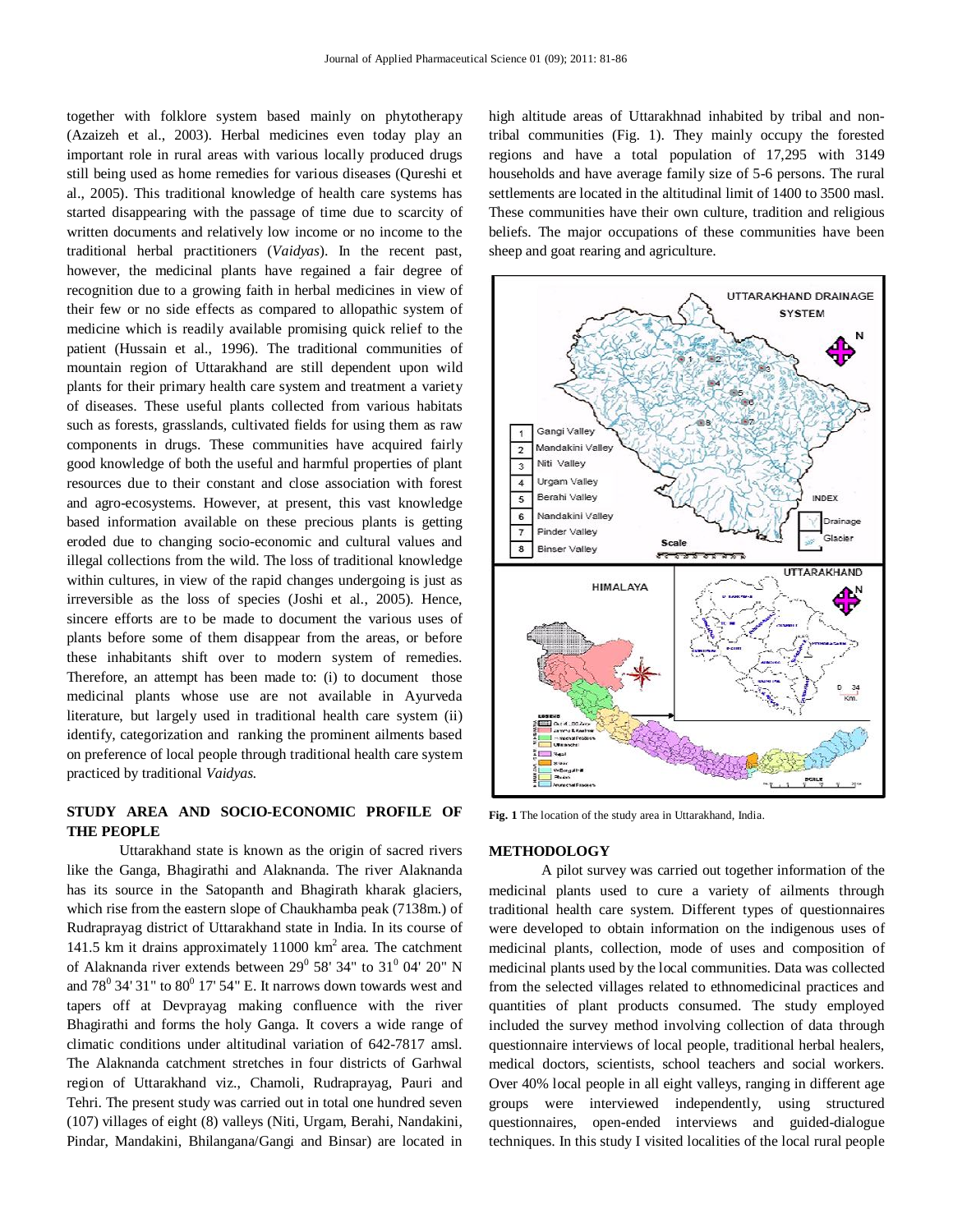who were interviewed about their knowledge of diseases, their methods of diagnosis, types of treatments etc. I also asked about the local names of diseases and patient conditions, and the local names of plants and other components used for treating particular ailments. Systematic efforts were made to list and identify the local herbal practitioners' diagnostic knowledge and techniques of each disease on the basis of symptoms.

The treatment procedures adopted were both curative and prophylactic well known to traditional *Vaidyas.* The whole system of treatment was discussed carefully and documented. Since the information given by the *Vaidyas* was oral, it was expected that some issues might get inadvertently forgotten, while other points might need to be clarified and refined. Workshops were therefore, held involving the knowledgeable *Vaidyas* during which the diagnostic information given by them on each disease was carefully discussed. *Vaidyas* debated, clarified and refined the information, while 'expert consultation' workshops were also held for the most experienced *Vaidyas*, during which conventional medical doctors clarified the information on diagnosis and treatment procedures. The identified ailments categorized in three categorize such as serious, moderate and common based on healing practices of different streams of doctors. The medical doctors used the diagnostic information on each disease or condition to match the scientific (modern) name to each problem. The information provided by *Vaidyas* was exhaustive and valuable, due to their indepth knowledge and also their role as medical doctors.

#### **RESULTS AND DISCUSSION**

 Findings of the study reveal that a total of 400 medicinal plants used to cure 135 human diseases treated by the traditional herbal healers (*Vaidyas*). However, the uses of 400 plants were checked and verified from the available literature which revealed that the use of 360 plants has been listed in Ayurveda, whereas the uses of 40 plants were newly recorded (Table 1). A depth study of 40 new recorded medicinal plants were documented with their different parts being used in a variety of medicines such as leaves (28.9%), roots (26.2%), bark (6.4%), whole plant (8.7%), seeds (8.1%), Fruits (9.6%), Flowers (5.6%), and others (6.5%) (Fig. 2).



**Fig. 2** Proportion of different medicinal plant parts (%) used for curing of ailments.

It was also found that one species or some times more species were used for curing one or many diseases together. The list of various diseases found either specific to a particular valley or common to all valleys was prepared while working with *Vaidyas*. The nature and type of symptoms of diseases reported of human beings were found varying across the regions. All these different diseases were grouped in to three categories i.e. serious, moderate and common based on the risk factor and seriousness of disease in consultation with doctors practicing different streams of treatment i.e. *Vaidyas*, Ayurvedic and Allopathic in eight different valleys (Table 2). About more than 40% of local inhabitants were consulted, so as to reveals their perceptions on ranking of some common ailments prioritized by the local people based on their preference for opting *Vaidyas* system of treatment. A total of 10 ailments were identified by them revealing that a majority of the people preferred herbal system of treatments for curing fever followed by jaundice, leucorrhoea etc. while serious ailments like tuberculosis, cancer etc. were mostly treated through allopathic treatment. Based on the ranking analysis it was observed that fever had ranked first while tuberculosis last in terms of treatment through *Vaidyas* system of medicine in different valleys of the study area (Table 3). Most of the treatments recorded here have a natural component in the form of a plant parts. Plants form the main ingredient in traditional medicines not only because they often possess biologically active chemicals, but also are believed to provide vital energy, and are a participatory rather than a lifeless entity in healing (Iwu, 1993). In this study, a selection of ethnomedicinal natural healing practices is made in an effort to document them and provide some insights into the ways they are used. However, this is made more difficult by the fact that direct cause and effect analyses are often lacking. A vast majority of natural healing methods and other ethnomedicinal practices depend on medicinal plants. Plants are known to be natural chemical factories and some of the chemicals produced by them may have medicinal properties. The actual healing may be due to the use of medicinal plants in combination with natural and natural healing practices, which make the specific treatments popular within the community. Our purpose was to document these hitherto orally preserved indigenous knowledge systems. Even though the issue related to the validation of the effectiveness of natural healing has long been seen as a waste of time and resources by most researchers, at present, there are a number of scientists and spiritual healing enthusiasts who are keen to determine the role of alternative medicine in healing (Brown, 2000; Abbot, 2000).

In India more than 70% of the population used herbal medicines for health care. There is a vast experience based evidence for many of these drugs. There are also a number of Institutes/Universities in India carrying out research on herbal drugs and medicinal plants (Phondani, 2010). Using 'reverse pharmacological' approach, several institutes have been working on basic and clinical research on the potential health benefits of herbal drugs and infect have come out with many successful examples in this respect. These herbal drugs prepared of medicinal plants are a rich source of beneficial compounds including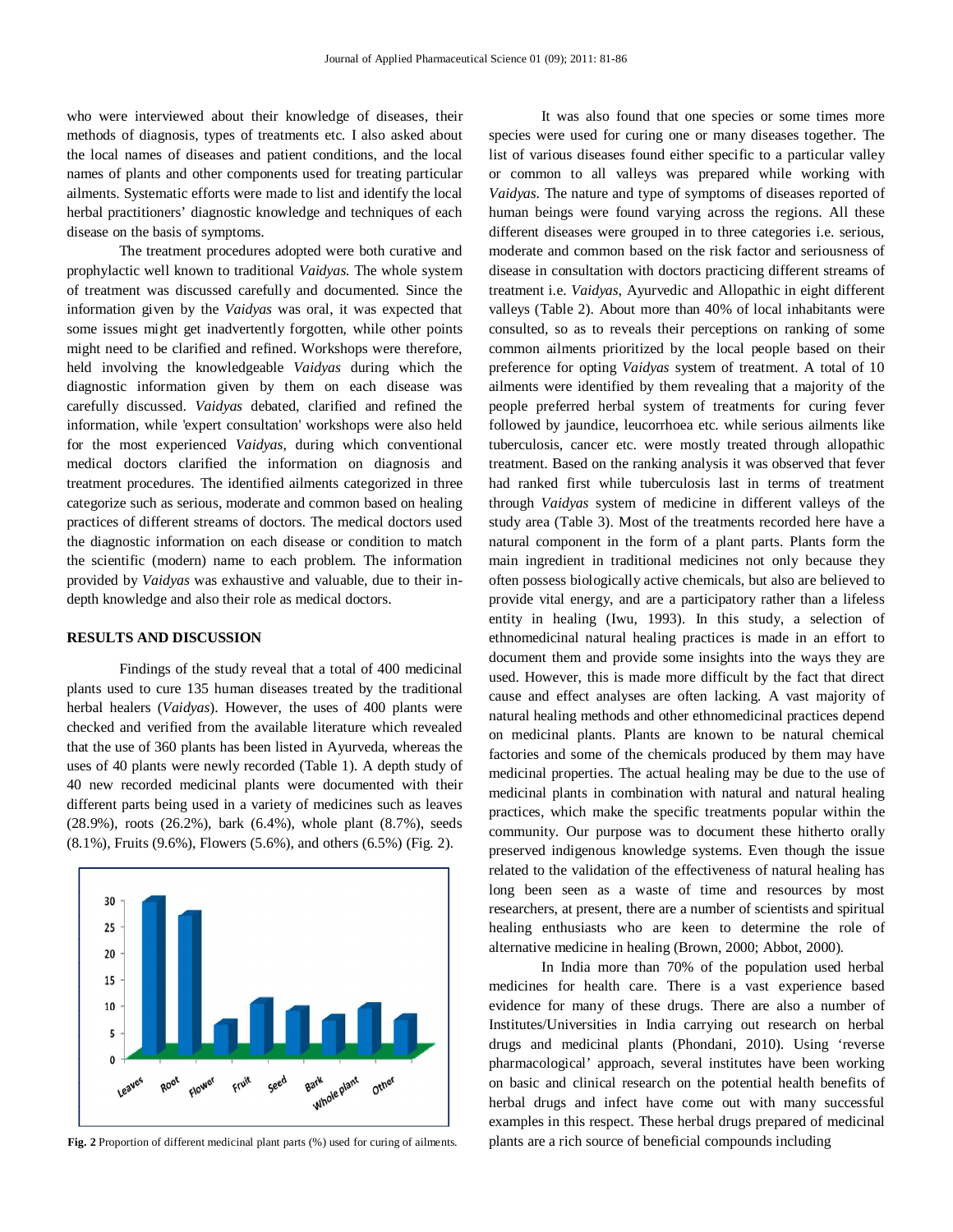| S. No. | Name of plants                                        | Vernacular<br>name | Family         | Habit   | Part used             | <b>Disease treated</b>                            |
|--------|-------------------------------------------------------|--------------------|----------------|---------|-----------------------|---------------------------------------------------|
| 1.     | Actaea acuminate Wallich ex Royle                     | Maneeru            | Ranunculaceae  | Herb    | Leaves                | Sciatica                                          |
| 2.     | Aerides multiflorum Roxb.                             | Maana              | Orchidaceae    | Herb    | Leaves                | Cuts and Wounds                                   |
| 3.     | Ainsliaea latifolia D. Don                            | Kauru              | Asteraceae     | Herb    | Root                  | Colic                                             |
| 4.     | Anemone obtusiloba D. Don                             | Kanchphool         | Ranunculaceae  | Herb    | Root                  | Diarrhoea                                         |
| 5.     | Asphodelus tenuifolius Cav.                           | Piazi              | Liliaceae      | Herb    | Seed                  | Diuretic, Ulcer                                   |
| 6.     | Aster peduncularis Wallich ex Nees                    | Phulyan            | Asteraceae     | Herb    | Root                  | Stomachache                                       |
| 7.     | Benthamidia capitata Wallich ex Roxb.<br>Hara.        | Bhamora            | Cornaceae      | Tree    | Fruit                 | Provide strength                                  |
| 8.     | Bistorta macrophylla D.Don                            | Kukhri             | Polygonaceae   | Herb    | Leaves                | Wounds                                            |
| 9.     | Boenninghausenia albiflora Hook.<br>Reichb. Ex Meisn. | Upniyaghas         | Rutaceae       | Herb    | Leaves, Root          | Wounds,<br>Vomiting, Dysentery                    |
| 10.    | Borreria articularis L.f. F.N. Williams               | Guthari            | Rubiaceae      | Herb    | Seed, Leaves          | Diarrhoea, Haemorrhoids                           |
| 11.    | Calanthe tricarinata Lindley                          | Syoru              | Orchidaceae    | Herb    | Leaves                | Eczema                                            |
| 12.    | Carpesium abrotanoides L.                             | Kuleo              | Asteraceae     | Herb    | Root, Leaves,<br>Seed | Laxative, Anthelmintic, Diuretic, Skin<br>disease |
| 13.    | Cayratia trifolia L. Domin                            | Amalbel            | Vitaceae       | Climber | Leaves                | <b>Boils</b>                                      |
| 14.    | Coelogyne cristata Lindley                            | Gondya             | Orchidaceae    | Herb    | <b>Bulbs</b>          | Constipation, Aphrodisiac                         |
| 15.    | Commelina benghalensis L.                             | Kansura            | Commelinaceae  | Herb    | Whole plant           | Dysentery, Swelling and Pain                      |
| 16.    | Cotinus coggygria Scopoli                             | Kalmina            | Annacardiaceae | Shrub   | Bark, Leaves          | Tanning                                           |
| 17.    | Cyathula capitata Moq.                                | Hadsilla           | Amaranthaceae  | Herb    | Leaves                | Emetic                                            |
| 18.    | Daphne papyracea Wallich ex Steudel                   | Satpura            | Thymelaeaceae  | Shrub   | Leaves                | Eczema                                            |
| 19.    | Epipactis helleborine L. Crantz                       | Trindrya           | Orchidaceae    | Herb    | Leaves                | Fever                                             |
| 20.    | Gagea reticulate Palla Schultes f.                    | Lasnya             | Liliaceae      | Herb    | Leaves, Root          | Indigestion, Burns                                |
| 21.    | Goodyera repens L. R.Br.                              | Girwara            | Orchidaceae    | Herb    | Leaves                | Syphilis, Blood purifier                          |
| 22.    | Lonicera angustifolia Wallich ex DC.                  | Gulnar             | Caprifoliaceae | Shrub   | Fruit                 | Gastric                                           |
| 23.    | Monochoria vaginalis Burm.f. C.B. Prest               | Nanka              | Pontederiaceae | Herb    | Rhizome               | Asthma, Liver disease                             |
| 24.    | Paspalum scrobiculatum L.                             | Paplya             | Poaceae        | Herb    | Root                  | Urinary disorder,<br>Eye infection                |
| 25.    | Phacelurus speciosus Steudel C.E.<br>Hubbard          | Ainma              | Poaceae        | Herb    | Whole plant           | Intestinal worms                                  |
| 26.    | Phoebe lanceolata Nees Nees                           | Kaula              | Lauraceae      | Tree    | <b>Berries</b>        | Wounds, Sores                                     |
| 27.    | Physalis divaricata D.Don                             | Damphu             | Solanaceae     | Herb    | Leaves                | Urination, Earache                                |
| 28.    | Pilea umbrosa Wedd.                                   | Chailu             | Urticaceae     | Herb    | Leaves                | Skin disease                                      |
| 29.    | Ranunculus arvensis L.                                | Chambul            | Ranunculaceae  | Herb    | Whole plant           | Fever, Asthma, Skin disease                       |
| 30.    | Rhamnus virgatus Roxb.                                | Chadolu            | Rhamnaceae     | Tree    | Bark                  | Eczema, Ringworm                                  |
| 31.    | Rhus javanica L.                                      | Deshmeel           | Anacardiaceae  | Tree    | Fruit                 | Colic. Cholera                                    |
| 32.    | Sarcococca saligna D.Don Muell. Arg                   | Geru               | Euphorbiaceae  | Shrub   | Leaves                | Joint pain                                        |
| 33.    | Sauromatum pedatum Willd. Schott                      | Neen kerowly       | Araceae        | Herb    | Tuber                 | Poultice                                          |
| 34.    | Solidago virgaurea L.                                 | Pinja-phool        | Asteraceae     | Herb    | Whole plant           | Kidney stone, Asthma                              |
| 35.    | Sphaeranthus senegalensis DC.                         | Gorkhmundi         | Asteraceae     | Herb    | Whole plant           | Diuretic, Tonic                                   |
| 36.    | Spiranthes sinensis Persoon Ames                      | Phirlya            | Orchidaceae    | Herb    | Whole plant           | Fever, Tonic                                      |
| 37.    | Sporobolus diander Retz. P. Beauv.                    | Sitya              | Poaceae        | Herb    | Leaves                | Burns, Wounds                                     |
| 38.    | Tragopogon gracilis D.Don                             | Gualsi             | Asteraceae     | Herb    | Latex                 | Wounds, Blister                                   |
| 39.    | Vanda testacea Lindley Reichb.f.                      | Harjonar           | Orchidaceae    | Herb    | Leaves                | Bone fracture                                     |
| 40.    | Vincetoxicum hirundinaria Medikus                     | Bagmirchi          | Asclepiadaceae | Shrub   | Root                  | Snake bite, Emetic                                |
|        |                                                       |                    |                |         |                       |                                                   |

antioxidants and other useful components that can be used in functional foods. Consultation or establishing personal rapport with patients is considered one of the foundational skills followed by traditional *Vaidyas*. Most traditional practitioners, either through planned or informal meetings or during conversations at village gatherings or on the farms or in forest, develop personal relationships with patients. The consultations also involve a set of repeat instructions, which are often prescribed during the second visit by the patients for change of dose, change of treatments and referral to another healers. Patients suffering from serious illnesses such as cancer or infectious diseases are separately handled and given priority. The traditional *Vaidyas* ask symptom specific questions to check how the behaviour and well-being of patients are affected by existing ailments. These disease specific questions are sometimes supplemented by additional physical examination such as **Nadi Parikshan** (checking pulse rate) for diagnosis. Practical demonstration with interaction and guided observations are the two most commonly used practices for learning

consultation skills. The effects of treatment are often assessed by traditional herbal practitioners, mostly through verbal feedback from patients. The traditional *Vaidyas* maintain regular contacts either through informal or planned visits. During such visits, these healers either seek verification of their treatment or discuss the effectiveness of the same or related treatment for similar ailments.

#### **CONCLUSION**

The focus group discussions held with old and young healers partly explain the knowledge they possess and subsequently old healers transform the full knowledge to young one. Young healers also find the critical traditional medical knowledge (TMK) skills of identification, harvesting, processing, and administering of plant based herbal medicines relatively difficult and time consuming. Many young healers strongly feel most of the older generation healers do not pass on all the skills and knowledge to the young aspirants the partial sharing of information is deliberately practiced by a few healers as a strategy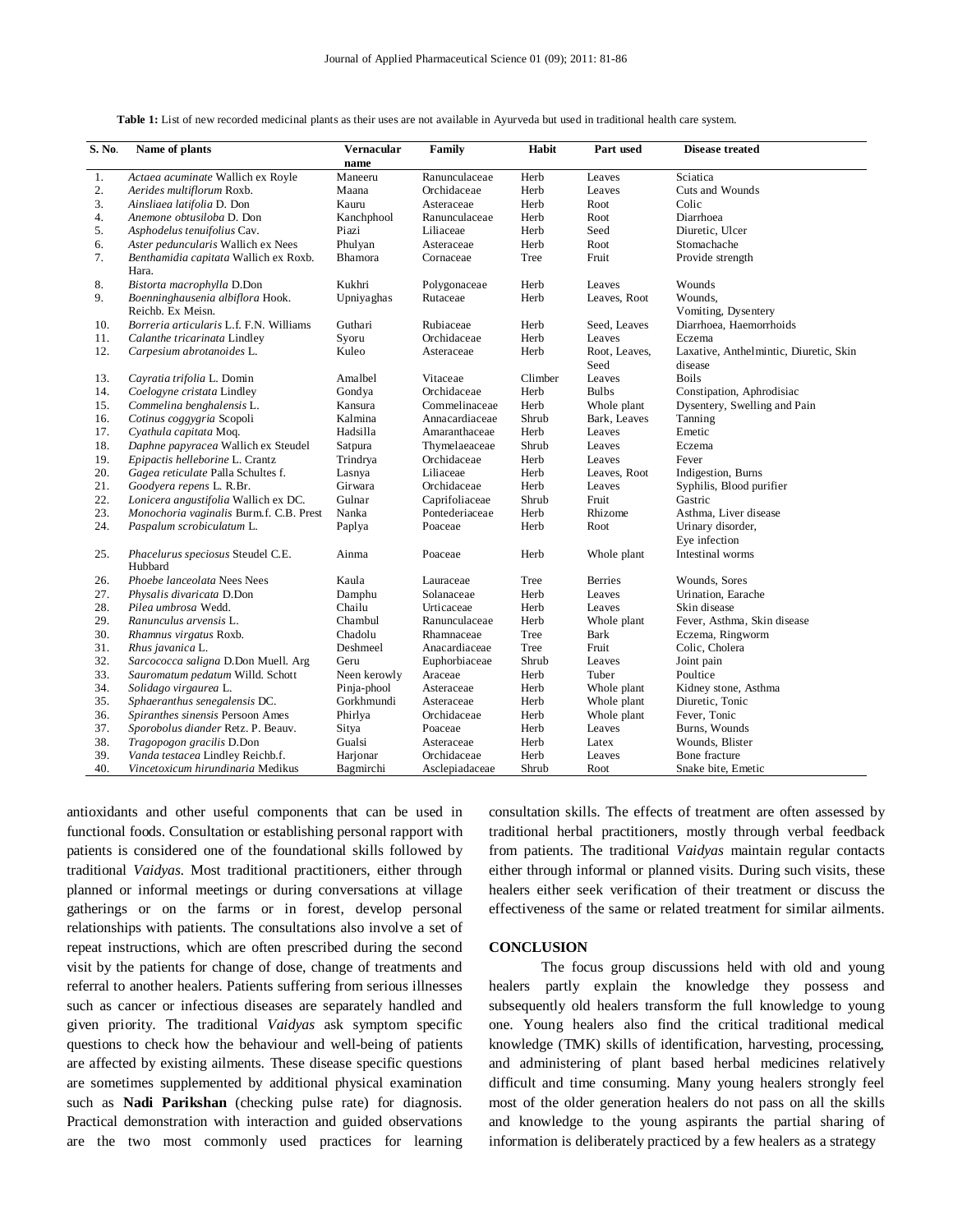|                     | Traditional herbal healers (Vaidyas) |                       |                     | <b>Avurvedic doctors</b> |                 | <b>Allopathic doctors</b> |                       |                 |  |
|---------------------|--------------------------------------|-----------------------|---------------------|--------------------------|-----------------|---------------------------|-----------------------|-----------------|--|
| <b>Serious</b>      | Moderate                             | Common                | <b>Serious</b>      | Moderate                 | Common          | <b>Serious</b>            | Moderate              | Common          |  |
| Cancer              | Leucorrhoea                          | Stomach ache          | Cancer              | Carbuncle                | Stomach ache    | Cancer                    | Pneumonia             | Stomach ache    |  |
| Kidney stone        | Leucoderma                           | Head ache             | Kidney stone        | Wormosis                 | Head ache       | Kidney stone              | Typhoid               | Head ache       |  |
| Tuberculosis        | Insect bite                          | Fever                 | Tuberculosis        | Scurvy                   | Goiter          | Tuberculosis              | Diabetes              | Fever           |  |
| Jaundice            | Diabetes                             | Tooth ache            | Jaundice            | Pneumonia                | Fever           | Jaundice                  | <b>Baldness</b>       | Tooth ache      |  |
| Leprosy             | <b>Baldness</b>                      | Eye disease           | Leprosy             | Typhoid                  | Tooth ache      | Leprosy                   | Menstrual<br>disorder | Goiter          |  |
| Snake bite          | Debility                             | Ear disease           | Snake bite          | Leucorrhoea              | Eye disease     | Snake bite                | Piles                 | Sprains         |  |
| Rabies              | Piles                                | Ring worm             | Rabies              | Leucoderma               | Ear disease     | Rabies                    | Diarrhoea             | Ring worm       |  |
| Paralysis           | Diarrhoea                            | Wounds                | Paralysis           | Insect bite              | Ring worm       | Paralysis                 | Measles               | Wounds          |  |
| Cholera             | Measles                              | Cuts                  | Anaemia             | Diabetes                 | Wounds          | Urinary<br>disorder       | Gout                  | Cuts            |  |
| Anaemia             | Gout                                 | Itching               | Urinary<br>disorder | <b>Baldness</b>          | Cuts            | Epilepsy                  | Arthritis             | Itching         |  |
| Urinary<br>disorder | Debility                             | Dermatitis            | Epilepsy            | Debility                 | Itching         | Cardiac<br>disorder       | Mental<br>disorders   | Dermatitis      |  |
| Epilepsy            | Arthritis                            | Cough                 | Cardiac<br>disorder | Piles                    | Dermatitis      | <b>Bronchitis</b>         | Eye disease           | Cough           |  |
| Cardiac<br>disorder | Carbuncle                            | Common cold           | <b>Bronchitis</b>   | Diarrhoea                | Cough           | Asthma                    | Ear disease           | Common cold     |  |
| <b>Bronchitis</b>   | Scurvy                               | Mumps                 | Abortion            | Measles                  | Common cold     | Mental<br>disorder        | Gastric/Acidity       | Mumps           |  |
| Wormosis            | Pyorrhoea                            | Gastric/Acidity       | Cholera             | Gout                     | Mumps           | Bone fracture             | Internal<br>wounds    | Flatulence      |  |
| Typhoid             | Inflammations                        | <b>Burns</b>          | Asthma              | Debility                 | Gastric/Acidity | Internal<br>disorder      | Syphilis              | <b>Burns</b>    |  |
| Abortion            | Dyspepsia                            | Joint pain            | Bone fracture       | Arthritis                | <b>Burns</b>    | Rheumatism                | Galactorrhoea         | Joint pain      |  |
| Asthma              | Constipation                         | Goiter                | Rheumatism          | Dyspepsia                | Joint pain      | Blood<br>pressure         |                       | Goiter          |  |
| Mental<br>disorder  | Allergy                              | Back ache             | Blood pressure      | Menstrual<br>disorder    | Indigestion     | Neurasthenia              |                       | Scurvy          |  |
| Bone fracture       | <b>Boils</b>                         | Chest pain            | Mental disorder     | Internal<br>wounds       | Back ache       |                           |                       | Indigestion     |  |
| Internal<br>wounds  | Pimples                              | Goiter                | Neurasthenia        | Pyorrhea                 | Chest pain      |                           |                       | <b>Blisters</b> |  |
| Rheumatism          | Polydipsia                           | Sprains               | Syphilis            | Inflammations            | Goiter          |                           |                       | Pyorrhoea       |  |
| Blood pressure      | Vomiting                             | <b>Blisters</b>       |                     | Freckles                 | Sprains         |                           |                       | Inflammations   |  |
| Impotency           | Freckles                             | Flatulence            |                     | Galactorrhoea            | <b>Blisters</b> |                           |                       | Back ache       |  |
| Pneumonia           | Scalds                               | Menstrual<br>disorder |                     | Scalds                   | Flatulence      |                           |                       | Chest pain      |  |
| Neurasthenia        | Galactorrhoea                        |                       | $\blacksquare$      | ٠                        | $\overline{a}$  |                           | Scalds                | Freckles        |  |

|  | <b>Table 2</b> Categorization of various ailments based on consultation with doctors practicing different streams of medicine. |  |  |  |  |  |  |  |  |  |
|--|--------------------------------------------------------------------------------------------------------------------------------|--|--|--|--|--|--|--|--|--|
|--|--------------------------------------------------------------------------------------------------------------------------------|--|--|--|--|--|--|--|--|--|

**Table 3** Ranking of common ailments on which people prefer Vaidyas form of treatments in different valleys of Alaknanda catchment.

| S.  | <b>Ailments</b>  | People prefer Vaidyas |           |           |                  |        |       |        |               | <b>Total</b> | Ranking     |
|-----|------------------|-----------------------|-----------|-----------|------------------|--------|-------|--------|---------------|--------------|-------------|
| No. |                  | <b>Valleys</b>        |           |           |                  |        |       |        |               |              |             |
|     |                  | Niti                  | Mandakini | Nandakini | <b>Bhilangna</b> | Pindar | Urgam | Berahi | <b>Binsar</b> |              |             |
|     | Fever            |                       |           |           |                  |        |       |        |               |              |             |
| ۷.  | Jaundice         |                       |           |           |                  |        |       |        |               | 16           |             |
| 3.  | Leucorrhoea      |                       |           |           |                  |        |       |        |               | 22           |             |
| 4.  | Rheumatism       |                       |           |           |                  |        |       |        |               | 39           |             |
| 5.  | <b>Diabeties</b> |                       |           |           |                  |        |       |        |               | 43           |             |
| 6.  | Asthma           |                       |           |           |                  |        |       |        |               | 48           |             |
|     | Leprosy          |                       |           |           |                  |        |       |        |               | 49           | VП          |
| 8.  | Kidney stone     |                       |           |           |                  |        |       |        |               | 60           | <b>VIII</b> |
| 9.  | Cancer           |                       | 10        |           |                  |        | 10    |        |               | 74           | IX          |
| 10. | Tuberculosis     | 10                    |           |           | 10               | 10     |       | 10     | 10            | 78           |             |

No. of respondents- 960 (120 respondents in each valley).

to plan themselves as spiritual gurus who know all about plants and, therefore, should be respected and consulted in future. Lack of scientific validation is the major reason for non-adoption of herbal medicine by young healers and trained main power. Experiences indicate that some of the practices are good while many of them are much effective. Scientific evolution, besides understanding the technology of the clientele helps ascertain the degree and direction of change through formal research and will be rewarding in

adoption by the young generations. It must be born in mind that validation of ethnomedicinal practices will require flexibility, creativity and dedication in research application. There is an urgent need of a comprehensive analysis and documentation of indigenous knowledge of curing ailments in the mountain region of Uttarakhand. The revitalization of these indigenous systems can provide self-reliance in primary health care and can even contribute to the frontiers of herbal system of medicine.